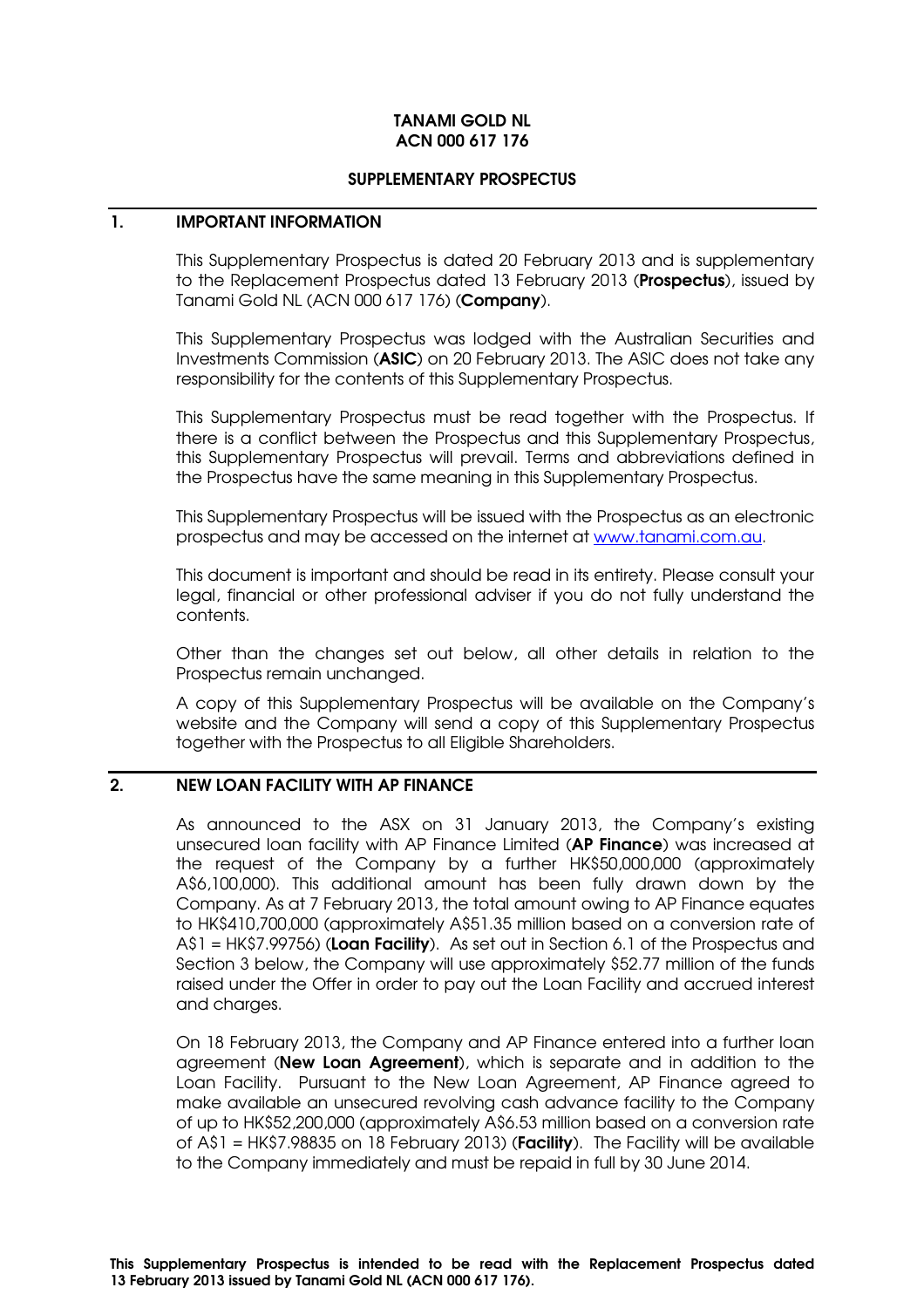The Facility will carry interest at a rate of 6% per annum on amounts drawn down under the Facility. Further, the Company will incur the following fees pursuant to the New Loan Agreement:

- (a) a non-refundable facility fee of 9% per annum in respect of advances drawn down under the Facility; and
- (b) a pro-rated facility fee of 6% per annum in respect of advances drawn down under the Facility.

The Facility will be used to provide the Company with additional working capital as required. Further details in respect of the Company's intended use of funds under the Facility and the Offer are set out in Section 3 below.

The New Loan Agreement otherwise contains representations, warranties and undertakings which are standard for an agreement of its kind.

Please refer to Section 3.10 of the Prospectus for details in respect of the relationship between AP Finance and the Company.

# 3. USE OF FUNDS

As set out in Section 6.1 of the Prospectus, the Company intends to use the funds raised under the Offer as follows:

| ltem | <b>Proceeds of the Offer</b>                                                              | <b>Full Subscription</b><br>(A <sup>5</sup> ) | %     |
|------|-------------------------------------------------------------------------------------------|-----------------------------------------------|-------|
| 1.   | Repayment of outstanding<br>debt to AP Finance Limited                                    | 51,353,163                                    | 78.7% |
| 2.   | Repayment of accrued<br>interest and charges to AP<br>Finance Limited to 31 March<br>2013 | 1,413,720                                     | 2.2%  |
| 3.   | Completion of DFS at Central<br>Tanami Project                                            | 2,154,048                                     | 3.3   |
| 4.   | <b>Expenses of the Offer</b>                                                              | 3,244,390                                     | 5.0%  |
| 5.   | Working capital                                                                           | 7,117,848                                     | 10.8% |
|      | Total                                                                                     | \$65,283,169                                  | 100%  |

In addition to the working capital set out above, the Company will have access to approximately a further A\$6.53 million under the New Loan Agreement.

Although the Company does not intend to drawn down the whole of the Facility at once, advances will be required during the period of the Offer to assist with funding the Company's ongoing operations at the Coyote Gold Project and the DFS for the Central Tanami Project. In this regard, the Company anticipates that the first draw down under the Facility will be around 20 February 2013. Thereafter the Company will draw down on the Facility as required.

The working capital set out in the table above (combined with the Company's production revenue) will be used to meet the Company's ongoing obligations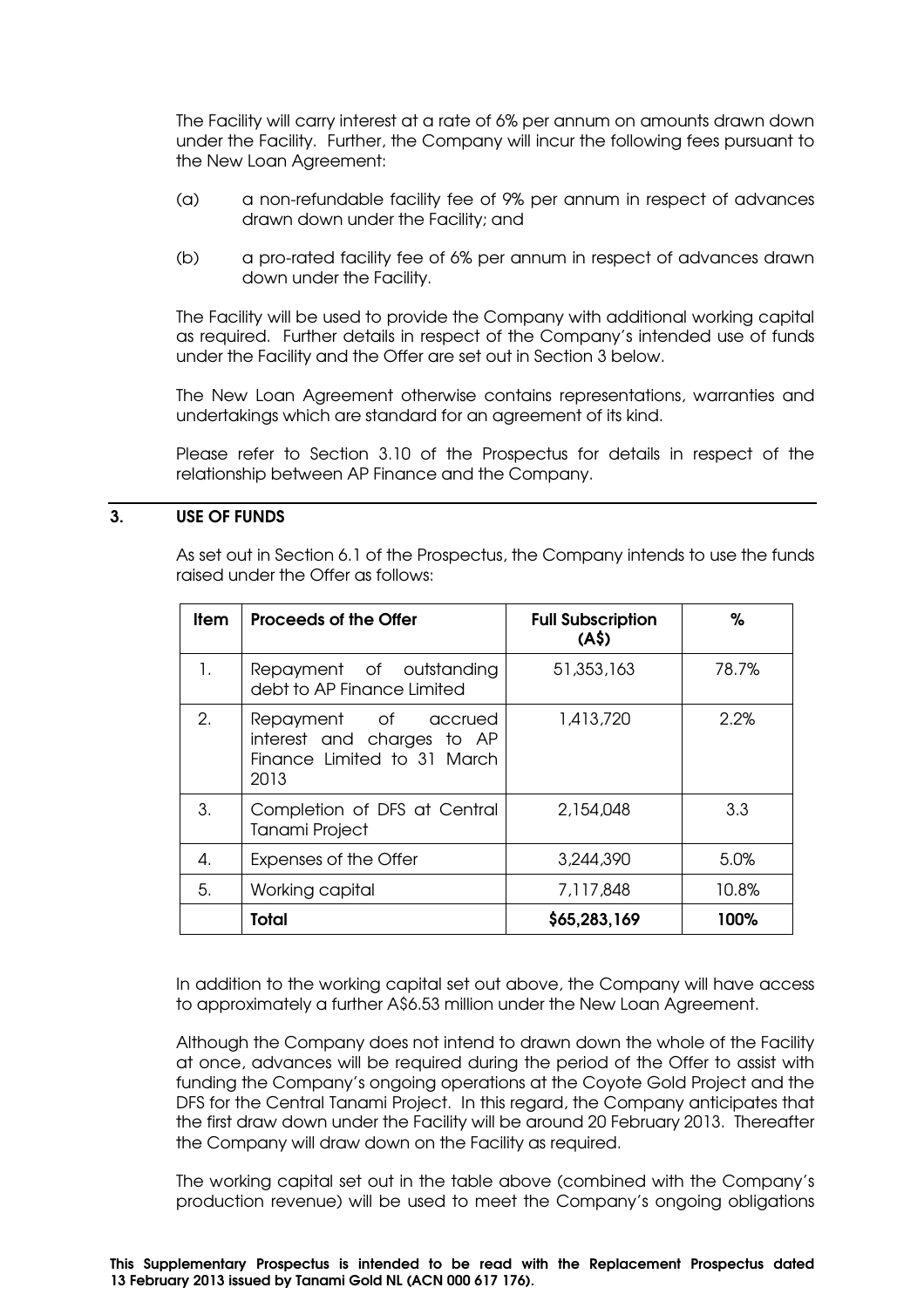under the New Loan Agreement (including fees and interest), as well as for exploration, production, general corporate expenses and expenses associated with the Company's DFS for the Central Tanami Project on an as needed basis.

Mining operations are by their nature subject to a number of factors beyond the Company's control. These may result in anticipated expenditure items and production results varying significantly from those budgeted or expected. Please refer to Section 8 of the Prospectus for further details on the applicable risk factors.

# 4. APPOINTMENT OF NOMINEE

This Section 4 replaces Section 5.16 of the Prospectus.

This Offer does not, and is not intended to, constitute an offer in any place or jurisdiction in which, or to any person to whom, it would not be lawful to make such an offer or to issue this Prospectus.

It is not practicable for the Company to comply with the securities laws of overseas jurisdictions having regard to the number of overseas Shareholders, the number and value of Shares these Shareholders would be offered and the cost of complying with regulatory requirements in each relevant jurisdiction. Accordingly, the Offer is not being extended and Shares will not be issued to Shareholders with a registered address which is outside Australia or New Zealand.

The Offer is being made in New Zealand pursuant to the Securities Act (Overseas Companies) Exemption Notice 2002.

However, pursuant to ASX Listing Rule 7.7 and Section 615 of the Corporations, the Company has appointed a nominee, Patersons Securities, to sell the Entitlements to which Ineligible Shareholders are entitled. The nominee will have the absolute and sole discretion to determine the timing and price at which the Entitlements will be sold and the manner of any such sale. ASIC has approved the appointment of Patersons Securities as nominee, as required by Section 615 of the Corporations Act.

Any interest earned on the proceeds of the sale of these Entitlements will firstly be applied against expenses of such sale, including brokerage, and any balance will accrue to the relevant Ineligible Shareholders as described below.

The net proceeds of the sale of these Entitlements will then be forwarded by the Company as soon as practicable to the Ineligible Shareholders, in proportion to their share of such Entitlements (after deducting brokerage commission and other expenses). If any such net proceeds of sale are less than the reasonable costs that would be incurred by the Company for distributing those proceeds, such proceeds may be retained by the Company.

Notwithstanding that the nominee must sell Entitlements, Ineligible Shareholders may nevertheless receive no net proceeds if the costs of the sale are greater than the sale proceeds. In this regard, the Nominee will not be required to sell Ineligible Shareholders' Entitlements at a particular price.

Shareholders resident in Australia or New Zealand holding Shares on behalf of persons who are resident overseas are responsible for ensuring that taking up an Entitlement under the Offer does not breach regulations in the relevant overseas